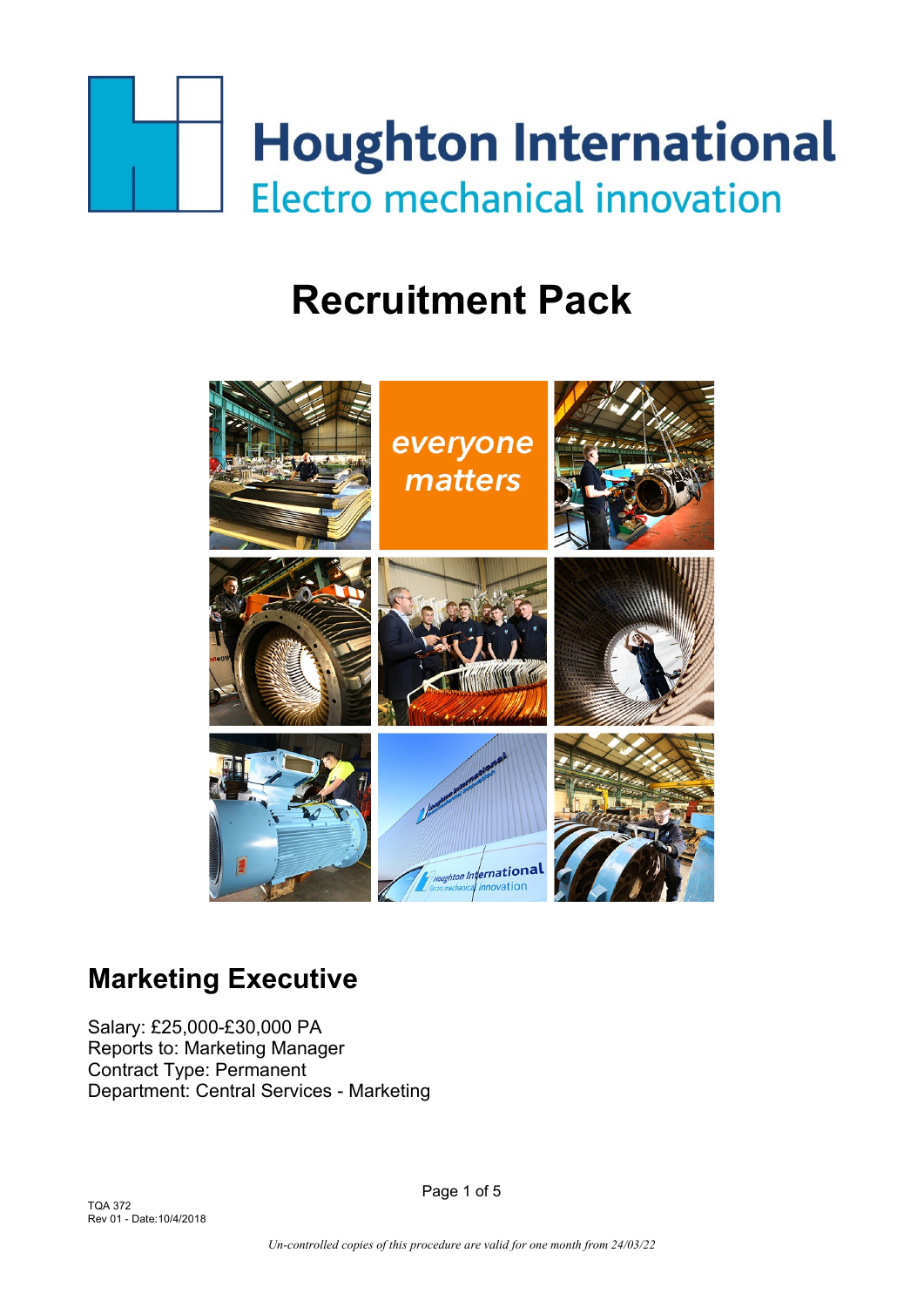#### **About Houghton International:**

Houghton International improves the performance of electro mechanical assets around the world. We use our technical expertise to work with customers to solve their problems offering a highquality repair and maintenance service for motors, generators, pumps and all electrical rotating equipment.

Within the business we have hundreds of years of knowledge and experience across a range of sectors including rail, industrial and power generation. We are innovative, flexible and responsive to customer needs, continually exceeding industry standards and customer expectations. As the world continues to electrify and the demand for power rises, our products and services will become even more valuable.

We recognise that people are our most important asset. We have a highly skilled team that successfully combines youth with experience, and we invest in our people to be 'the best in the world at what we do'.

We employ for attitude and train for skill and our industry-leading training programme is awardwinning. We aim to be the employer of choice for talented people across the North East and beyond, providing opportunities to develop and supporting our employees to achieve their goals. In return we expect commitment, a total focus on our customers' needs, flexibility to meet deadlines and dedication to our quality process.



#### everyone matters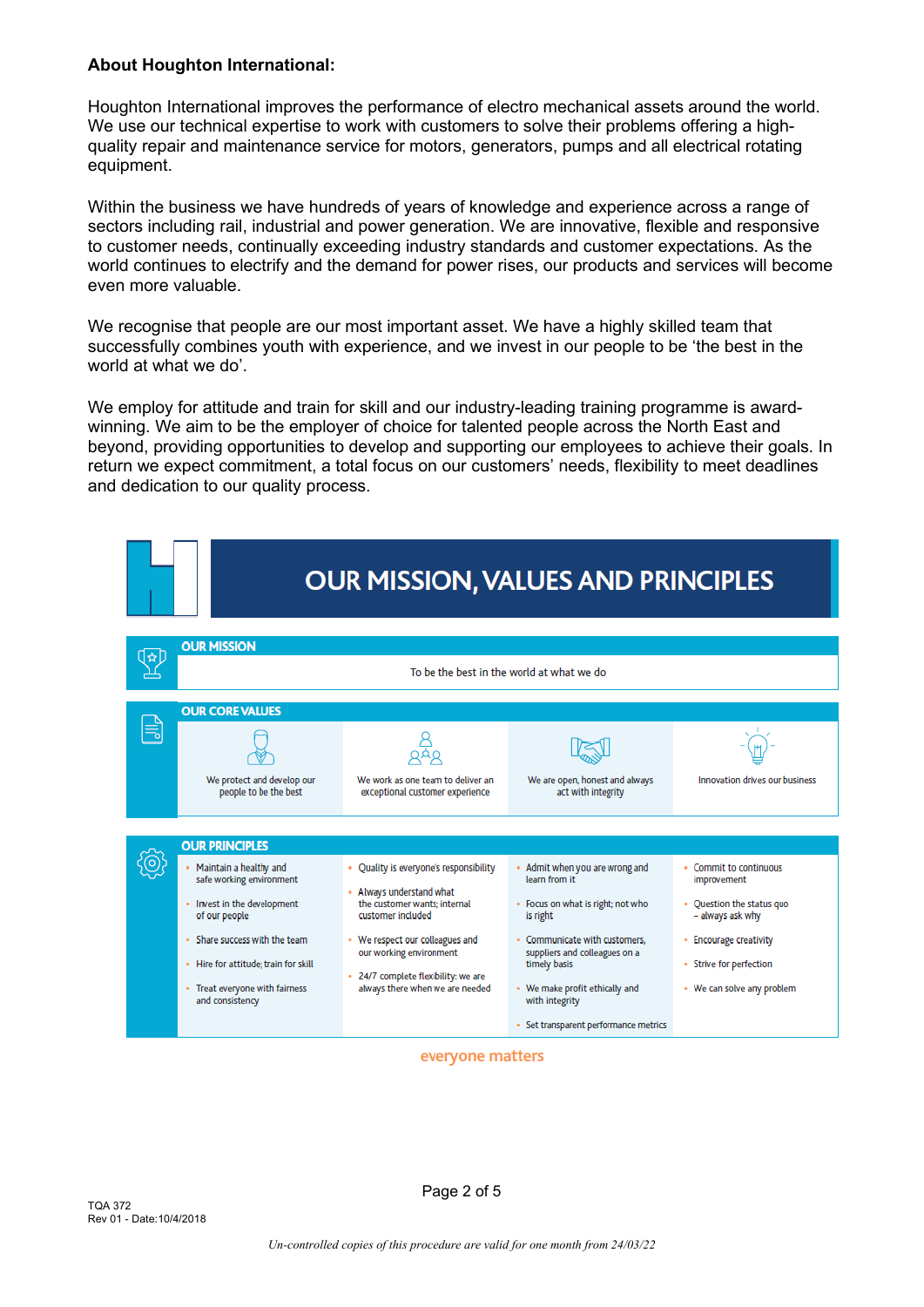- A results-driven and proactive marketer?
- An excellent communicator with the ability to tailor your approach for a range of audiences?
- Flexible, innovative and creative with the ability to understand our key competencies and translate them into targeted, engaging marketing communications?
- Interested in joining a dynamic team at a critical juncture of its growth journey?

#### **Would you like to be part of a team that:**

- Is striving to be the best in the world at what we do
- Is driving business growth and development
- Expanding into new sectors and markets globally
- Increasing market share year on year
- Develops innovative solutions and market leading products
- Exports to over 30 countries world wide
- Has an industry leading, award winning, training and development programme
- Supports companies such as Rolls Royce, Siemens and ABB to develop cutting edge power generation technology
- Is highly skilled and customer-focused with innovation at its core
- Invests in apprentices and training across the business to support business growth and personal development.

If so, then read on to find out more about the marketing executive role and how it supports our strategic business objectives.

#### **Job purpose:**

In order to support business growth plans we have an opportunity for a hands-on marketing executive to join our growing team. The successful candidate will work as part of the marketing team to develop and deliver an effective B2B marketing strategy that supports business development and growth objectives across a range of target sectors regionally, nationally and internationally.

The ideal candidate will already have some marketing experience, preferably in a B2B or technical environment, and be looking to develop their skills, knowledge and career in a fast paced, growth orientated business. As part of a small team this is a great opportunity to be involved in varied projects, working across the marketing mix whilst developing a broad range of skills. The ideal candidate is hands-on, proactive and confident in taking ownership of their workload, as well as identifying new opportunities and tactics to continually improve and innovate.

The marketing executive role includes scope for progression and development of people management skills and experience.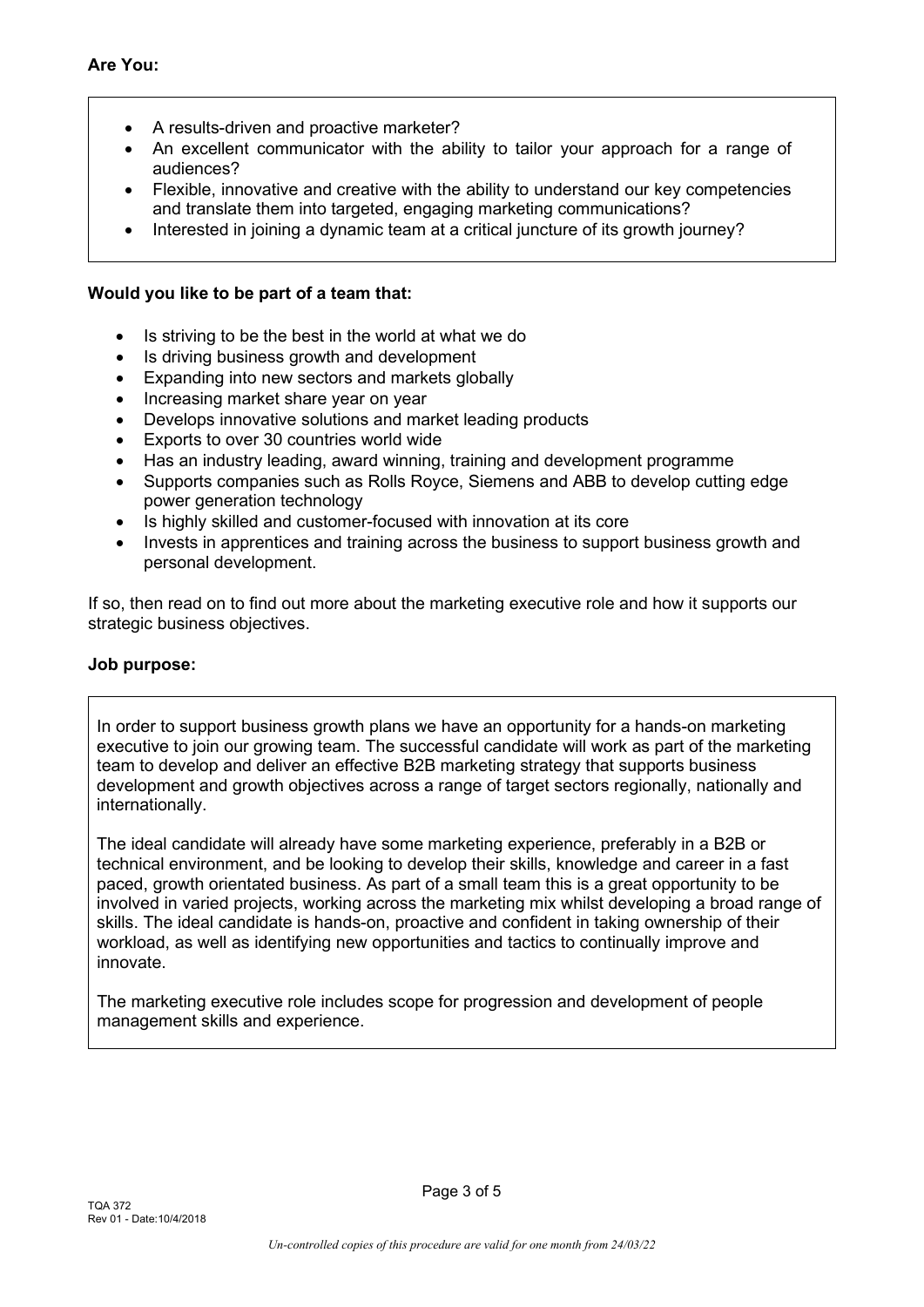#### **Key responsibilities include:**

- Assist in the development of marketing strategy across a range of sectors, liaising with the board of directors, senior management team and sales team to inform strategic decision making
- Plan and deliver targeted marketing campaigns in line with the marketing strategy
- Develop the company website and online presence to generate leads and aid conversion
- Create promotional materials including adverts, brochures, marketing copy and other content both on and offline to engage with niche target audiences
- Work with the marketing manager and sales team to organise events and trade shows regionally, nationally and internationally
- Carry out market research into target markets and regions to inform business strategy and marketing planning
- Develop SEO and PPC strategy to increase visibility for key services and sectors
- Analyse KPIs and campaign data to inform future strategic and tactical execution

This is a varied role that requires a motivated and proactive individual who can balance priorities whilst striving for continuous improvement.

#### **Typical qualities of the successful candidate will include**:

|                                                                                                                               | <b>Essential</b> | <b>Desirable</b> |
|-------------------------------------------------------------------------------------------------------------------------------|------------------|------------------|
| <b>Qualification:</b>                                                                                                         |                  |                  |
| Degree educated in a relevant field or other relevant<br>marketing qualification                                              |                  |                  |
| Key skills/knowledge:                                                                                                         |                  |                  |
| Marketing experience $-2+$ years<br>Experience of B2B marketing                                                               | $\checkmark$     |                  |
| Proven track record of creating and disseminating content<br>Experience of online marketing, content management               |                  |                  |
| systems and Google Analytics<br>Experience of producing marketing content using tools such                                    |                  |                  |
| as Canva, Photoshop or InDesign<br>Knowledge of SEO and PPC                                                                   |                  |                  |
| <b>Competencies/behaviours:</b>                                                                                               |                  |                  |
| Proactive and hands-on                                                                                                        |                  |                  |
| Strategic thinker<br>Excellent communication skills, both written and verbal<br>Excellent attention to detail                 |                  |                  |
| Confident in taking ownership of responsibilities, with good<br>organisational skills and the ability to prioritise workloads |                  |                  |

Page 4 of 5